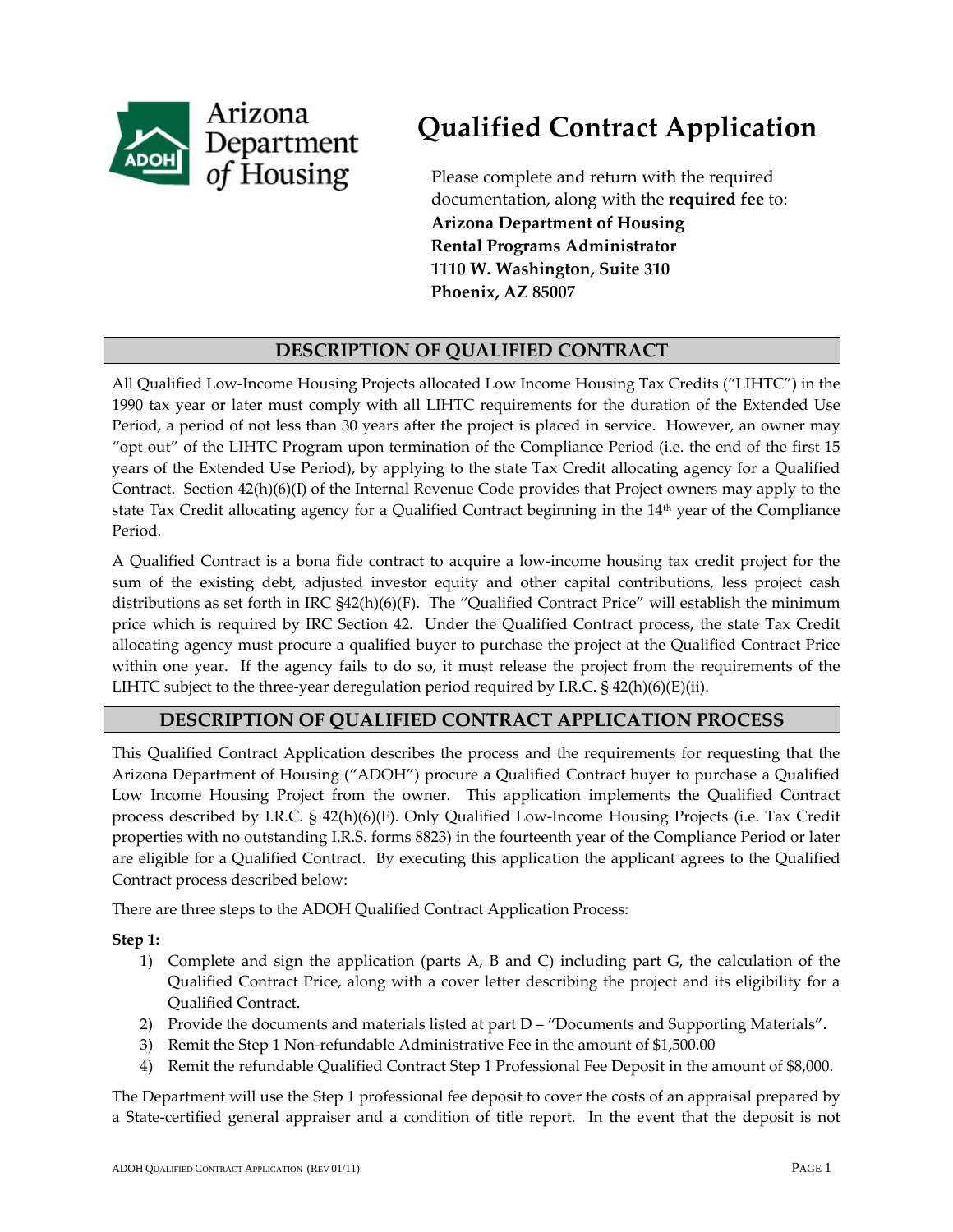sufficient to cover that reasonable cost of professional services, the Department will invoice applicant for any additional amount. Failure of applicant to promptly remit any amounts requested by the Department may result in the suspension of further action on the Qualified Contract by ADOH. Copies of any professional reports or opinions commissioned will be provided to the applicant when they are available to ADOH.

#### **Step 2:**

ADOH will review the appraisal, the condition of title report, and other information available to ADOH. ADOH will render a determination of whether it is commercially reasonable to solicit a qualified buyer. If ADOH concludes that the solicitation is not commercially feasible, ADOH will:

- 1) Notify the applicant that the Application for a Qualified Contract is complete;
- 2) Notify the applicant that the one‐year Qualified Contract period will expire one year after the Applicant submitted the original request for a Qualified Contract; and,
- 3) Return any unused portion of the Step 1 refundable professional fee deposit.

If ADOH concludes that solicitation of a qualified buyer is commercially reasonable, ADOH will instruct the Applicant to:

- 1) Submit the documents and materials identified in part E:
- 2) Remit the Step 2 Nonrefundable Administrative Fee of \$3,500.00; and,
- 3) Remit the Step 2 Qualified Contract refundable professional fee deposit of \$15,000.

The Department will use the Step 2 professional fee deposit to cover the costs of a market study of the project as a low income property by NCAMA‐certified market analyst, legal fees, and other reasonable and necessary third‐party costs. In the event that the Step 2 professional fee deposit is not sufficient to cover that reasonable cost of professional services, ADOH will invoice applicant for any additional amount. Failure of applicant to promptly remit any amounts requested by ADOH may result in the suspension of further action on the Qualified Contract by ADOH. Copies of any professional reports or opinions commissioned will be provided to the applicant when they are available to ADOH.

#### **Step 3**

The one‐year Qualified Contract period will commence upon the date of submission of all the Step 2 materials to ADOH. The Department will market the property in good faith and will continue its efforts until a Qualified Contract is presented to the owner or the one‐year period has expired. The Owner is not required to accept any purchase offers presented through ADOH; however, if the Owner rejects an offer at or above the Qualified Contract, the development will remain affordable throughout the term of the Declaration of Affirmative Land Use and Restrictive Covenants Agreement ("LURA") recorded against the property.

The Department may disqualify purchasers who have failed to demonstrate the experience and capacity to manage the project in accordance with I.R.C. § 42, its implementing regulations, and the Arizona Qualified Allocation Plan. If ADOH fails to present a Qualified Contract to purchase the project property by the end of the one‐year Qualified Contract period, ADOH will terminate and release the LURA except as required by I.R.C.  $\S 42(h)(6)(E)(ii)$ . The execution of a Qualified Contract or passing of the one-year Qualified Contract term shall not result in the termination of any restrictive covenant or other regulatory agreement related to a source of funding other than the Low Income Housing Tax Credit program.

In the event that the owner fails to cooperate with ADOH in the marketing of the property, ADOH may toll the one‐year Qualified Contract period or deem the project ineligible for a Qualified Contract and the owner will be required to comply with the full term the program. Failure to cooperate shall include, but not be limited to Owner's failure to complete the application, respond to any ADOH request for documentation, delay or refuse to allow inspections of the property by potential purchasers.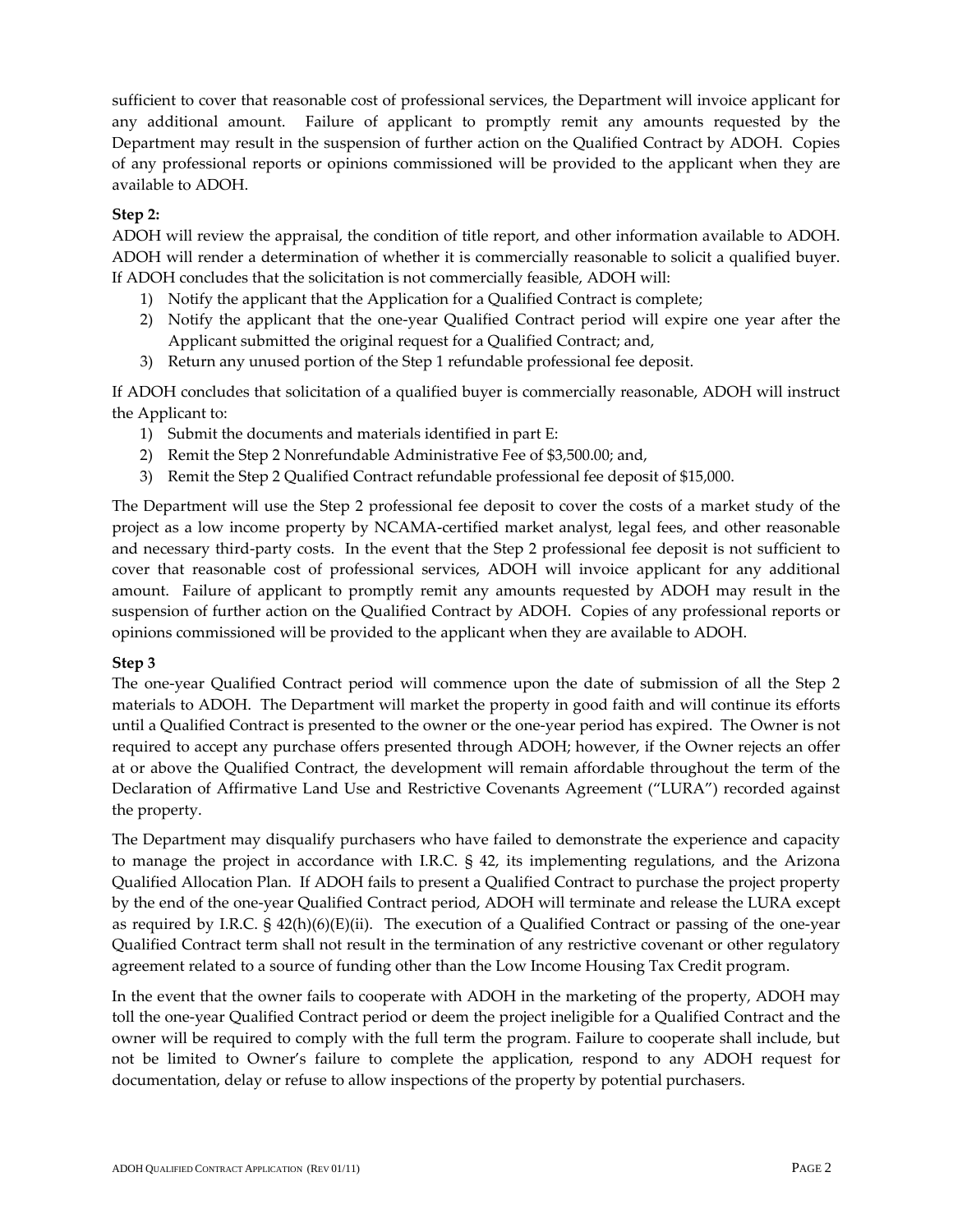

# Arizona Department of Housing

On behalf of  $\Box$  [Name of Owner], pursuant to I.R.C. § 42(h)(6)(E(ii) and (F) of the Internal Revenue Code the undersigned hereby applies for the Arizona Department of Housing (ADOH) to present a Qualified Contract for the purchase of the project listed below:

# **A. PROJECT IDENTIFICATION**

| <b>Project Name:</b>                |  |
|-------------------------------------|--|
| LIHTC TC#:                          |  |
| <b>Address:</b>                     |  |
| City, State, Zip:                   |  |
| <b>First Year of Credit Period:</b> |  |

# **B. OWNER INFORMATION**

#### **1. Owner Contact Information**

| Owner Legal Name:                                              |                                                                                                     |  |  |  |
|----------------------------------------------------------------|-----------------------------------------------------------------------------------------------------|--|--|--|
| <b>Owner Contact Person:</b>                                   |                                                                                                     |  |  |  |
| <b>Owner Mailing Address:</b>                                  |                                                                                                     |  |  |  |
| City, State, Zip:                                              |                                                                                                     |  |  |  |
| Phone:                                                         | Fax:                                                                                                |  |  |  |
| Email:                                                         |                                                                                                     |  |  |  |
|                                                                | If Owner's "Physical Address" is different from the "Mailing Address", provide the physical address |  |  |  |
| below:                                                         |                                                                                                     |  |  |  |
| <b>Owner Physical Address:</b>                                 |                                                                                                     |  |  |  |
| City, State, Zip                                               |                                                                                                     |  |  |  |
| Is the Owner is in good standing with the State of Arizona?    | Yes<br>No                                                                                           |  |  |  |
| 2. Applicant Contact Information (if different than the Owner) |                                                                                                     |  |  |  |
| Applicant Legal Name:                                          |                                                                                                     |  |  |  |
| <b>Applicant Contact Person:</b>                               |                                                                                                     |  |  |  |
|                                                                |                                                                                                     |  |  |  |

| <b>Applicant Contact Person:</b>    |                                                                                                         |
|-------------------------------------|---------------------------------------------------------------------------------------------------------|
| <b>Applicant Mailing Address:</b>   |                                                                                                         |
| City, State, Zip:                   |                                                                                                         |
| Phone:                              | Fax:                                                                                                    |
| Email:                              |                                                                                                         |
|                                     | If Applicant's "Physical Address" is different from the "Mailing Address", provide the physical address |
| below:                              |                                                                                                         |
| <b>Applicant Physical Address:</b>  |                                                                                                         |
| City, State, Zip                    |                                                                                                         |
| Relationship of Applicant to Owner: |                                                                                                         |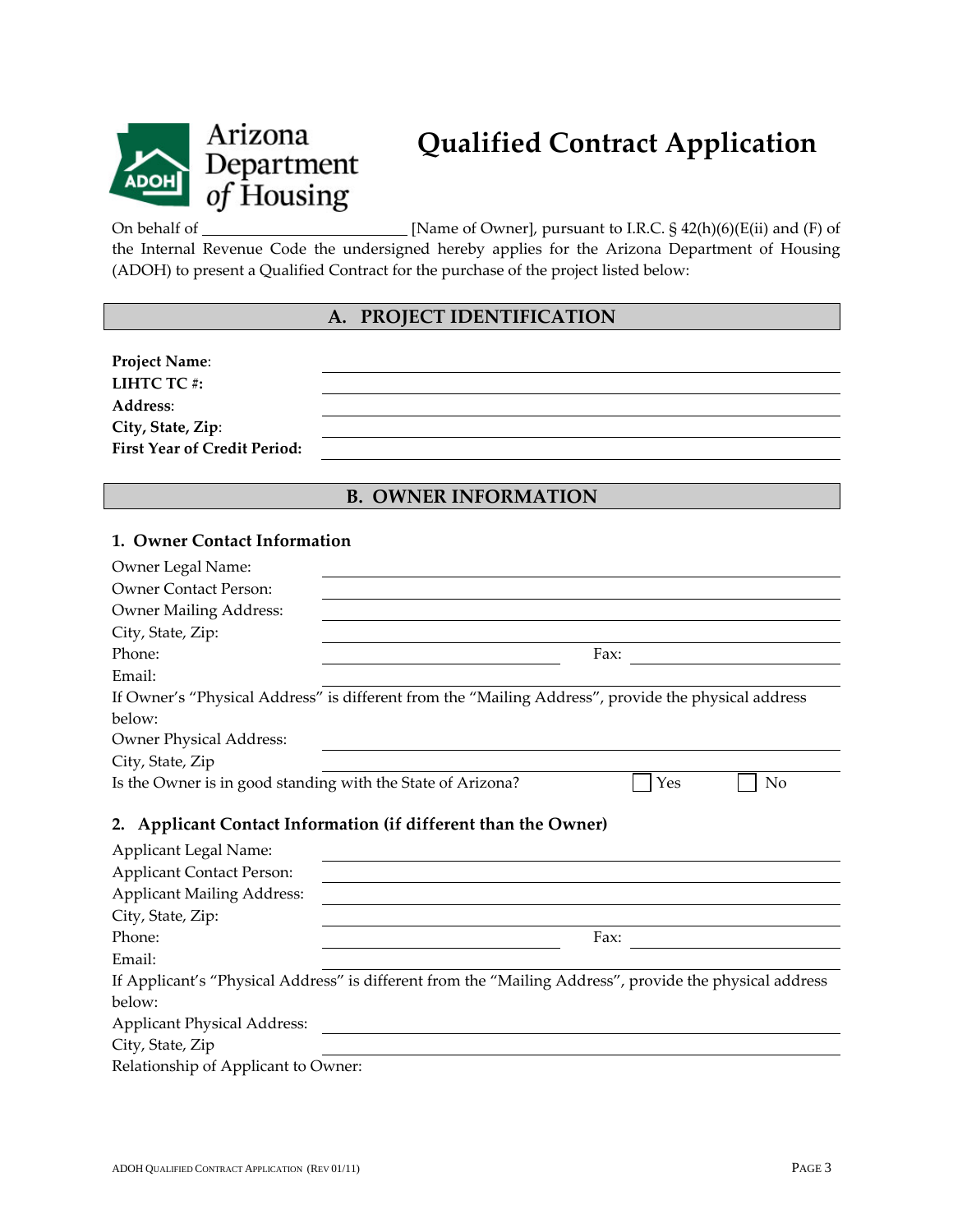3. Ownership Entity: (List all of the general partners, limited partners, members and directors. Please attach a *current organizational chart and list any additional partners on an attachment)*

# **Managing Member 1 / General Partner 1**

| Organization Legal Name:                                                                                                                                                         |                                                                                                                                                                                                                                                                                                                |
|----------------------------------------------------------------------------------------------------------------------------------------------------------------------------------|----------------------------------------------------------------------------------------------------------------------------------------------------------------------------------------------------------------------------------------------------------------------------------------------------------------|
| <b>Organization Contact Person:</b>                                                                                                                                              |                                                                                                                                                                                                                                                                                                                |
| <b>Organization Mailing Address:</b>                                                                                                                                             |                                                                                                                                                                                                                                                                                                                |
| City, State, Zip:                                                                                                                                                                |                                                                                                                                                                                                                                                                                                                |
| Phone:                                                                                                                                                                           | Fax:                                                                                                                                                                                                                                                                                                           |
| Email:                                                                                                                                                                           | % Ownership                                                                                                                                                                                                                                                                                                    |
| Type of Entity<br>For-Profit Corp.<br><b>LLC</b>                                                                                                                                 | Nonprofit Corp.<br>General Partnership<br>Limited Partnership<br>Other                                                                                                                                                                                                                                         |
| Applicant's Ownership Interest                                                                                                                                                   | <b>Limited Partner</b><br><b>General Partner</b><br>Member<br>Director<br>Other                                                                                                                                                                                                                                |
| Is the Organization in good standing with the State of Arizona?                                                                                                                  | Yes<br>No                                                                                                                                                                                                                                                                                                      |
| <b>Managing Member 2 / General Partner 2</b><br>Organization Legal Name:<br><b>Organization Contact Person:</b><br><b>Organization Mailing Address:</b><br>City, State, Zip:     |                                                                                                                                                                                                                                                                                                                |
| Phone:                                                                                                                                                                           | Fax:                                                                                                                                                                                                                                                                                                           |
| Email:                                                                                                                                                                           | % Ownership                                                                                                                                                                                                                                                                                                    |
| Type of Entity<br>For-Profit Corp.<br><b>LLC</b>                                                                                                                                 | Nonprofit Corp.<br>General Partnership<br>Limited Partnership<br>Other                                                                                                                                                                                                                                         |
| Applicant's Ownership Interest                                                                                                                                                   | <b>General Partner</b><br><b>Limited Partner</b><br>Member<br>Director<br>Other <b>Communist Communist Communist Communist Communist Communist Communist Communist Communist Communist Communist Communist Communist Communist Communist Communist Communist Communist Communist Communist Communist Commu</b> |
| Is the Organization in good standing with the State of Arizona?                                                                                                                  | Yes<br>No                                                                                                                                                                                                                                                                                                      |
| <b>Investing Member 1 / Investing Limited Partner 1</b><br>Organization Legal Name:<br>Organization Contact Person:<br><b>Organization Mailing Address:</b><br>City, State, Zip: |                                                                                                                                                                                                                                                                                                                |
| Phone:                                                                                                                                                                           | Fax:                                                                                                                                                                                                                                                                                                           |
| Email:                                                                                                                                                                           | % Ownership                                                                                                                                                                                                                                                                                                    |
| Type of Entity<br>For-Profit Corp.<br><b>LLC</b>                                                                                                                                 | Nonprofit Corp.<br>General Partnership<br>Limited Partnership<br>Other                                                                                                                                                                                                                                         |
| Applicant's Ownership Interest                                                                                                                                                   | <b>General Partner</b><br>Member<br><b>Limited Partner</b><br>Director<br>Other $\frac{1}{\sqrt{1-\frac{1}{2}}\cdot\frac{1}{\sqrt{1-\frac{1}{2}}}}$                                                                                                                                                            |
| Is the Organization in good standing with the State of Arizona?                                                                                                                  | No<br>Yes                                                                                                                                                                                                                                                                                                      |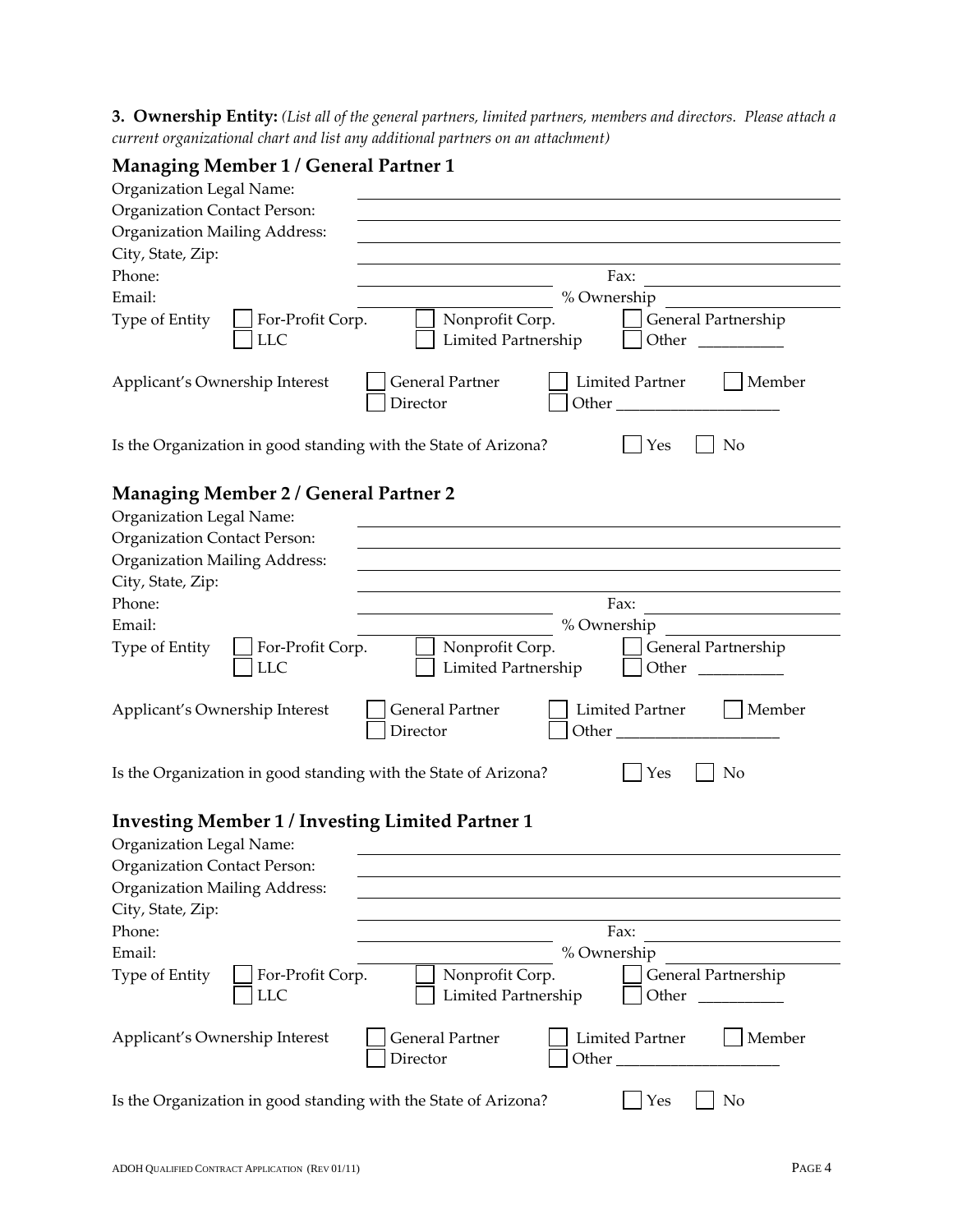# **Investing Member 2 / Investing Limited Partner 2**

| Organization Legal Name:                                        |                                                                          |  |  |
|-----------------------------------------------------------------|--------------------------------------------------------------------------|--|--|
| <b>Organization Contact Person:</b>                             |                                                                          |  |  |
| <b>Organization Mailing Address:</b>                            |                                                                          |  |  |
| City, State, Zip:                                               |                                                                          |  |  |
| Phone:                                                          | Fax:                                                                     |  |  |
| Email:                                                          | % Ownership                                                              |  |  |
| For-Profit Corp.<br>Type of Entity<br><b>LLC</b>                | General Partnership<br>Nonprofit Corp.<br>Limited Partnership<br>Other   |  |  |
| Applicant's Ownership Interest                                  | <b>General Partner</b><br>Limited Partner<br>Member<br>Director<br>Other |  |  |
| Is the Organization in good standing with the State of Arizona? | Yes<br>No                                                                |  |  |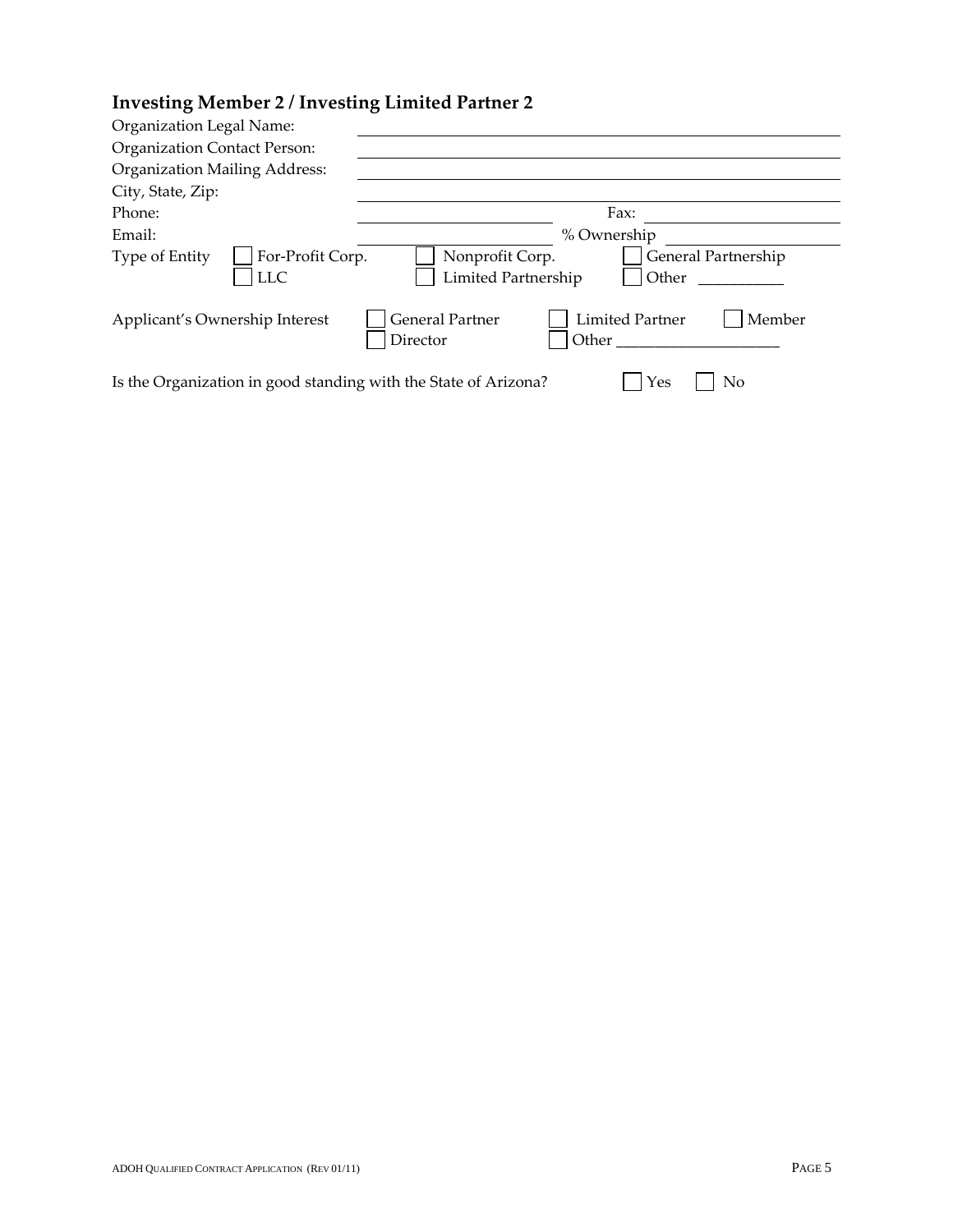# **C. PROJECT INFORMATION**

- 1. How many buildings are in the project?
- 2. On the chart below, indicate the date that each building was placed in service and the first year in which it claimed credits. Please provide copies of original 8609's for each building, with Part II completed. *(Please list information on additional buildings on an attachment.)*

| <b>Building</b><br><b>ID</b> Number<br>(BIN) | <b>Address of Building</b> | Placed In<br>Service<br>Date | Applicable<br>Fraction | 1st Year<br><b>Credits</b><br>Claimed |
|----------------------------------------------|----------------------------|------------------------------|------------------------|---------------------------------------|
|                                              |                            |                              |                        |                                       |
|                                              |                            |                              |                        |                                       |
|                                              |                            |                              |                        |                                       |
|                                              |                            |                              |                        |                                       |
|                                              |                            |                              |                        |                                       |
|                                              |                            |                              |                        |                                       |
|                                              |                            |                              |                        |                                       |
|                                              |                            |                              |                        |                                       |
|                                              |                            |                              |                        |                                       |

4. On a separate page identify market rate buildings, units, or other Project elements that are not included in Qualified Eligible Basis under Code Section 42.

| 5.      | <b>Type of Housing</b>                                                                                                                                                                                                |                                                                                                   |
|---------|-----------------------------------------------------------------------------------------------------------------------------------------------------------------------------------------------------------------------|---------------------------------------------------------------------------------------------------|
|         | Multifamily Residential                                                                                                                                                                                               | Single Family                                                                                     |
|         | Housing for the Elderly (55 or Older)                                                                                                                                                                                 | Congregate Care                                                                                   |
|         | Housing for the Elderly (62 or Older)                                                                                                                                                                                 | Assisted Living                                                                                   |
|         | Other,                                                                                                                                                                                                                |                                                                                                   |
| 6.      | <b>Type of Units</b>                                                                                                                                                                                                  |                                                                                                   |
|         | Apartments<br>Townhomes                                                                                                                                                                                               | Single Room Occupancy                                                                             |
|         | Semi-Detached<br>Detached                                                                                                                                                                                             | Other, $\_\_\_\_\_\$                                                                              |
| 7.      | Special Needs Tenants - On a separate page, describe any targeted special needs tenant<br>populations, such as homeless, mentally disabled, etc. and indicate the number of units<br>designated for targeted tenants. |                                                                                                   |
| $\,8\,$ | Support services provided to the tenants?                                                                                                                                                                             | No<br>Yes                                                                                         |
|         | If yes, are they included in the rent?                                                                                                                                                                                | No<br>Yes                                                                                         |
|         | the tenant service(s) provided.                                                                                                                                                                                       | On a separate page identify the current supportive services provider and provide a description of |
| 9       | Utilities - Check the appropriate box(es) below to indicate which of the following (if any) are<br>paid by the tenant.                                                                                                |                                                                                                   |
|         | Water<br>Electric<br>Sewer<br>Gas                                                                                                                                                                                     | Trash<br>Other,                                                                                   |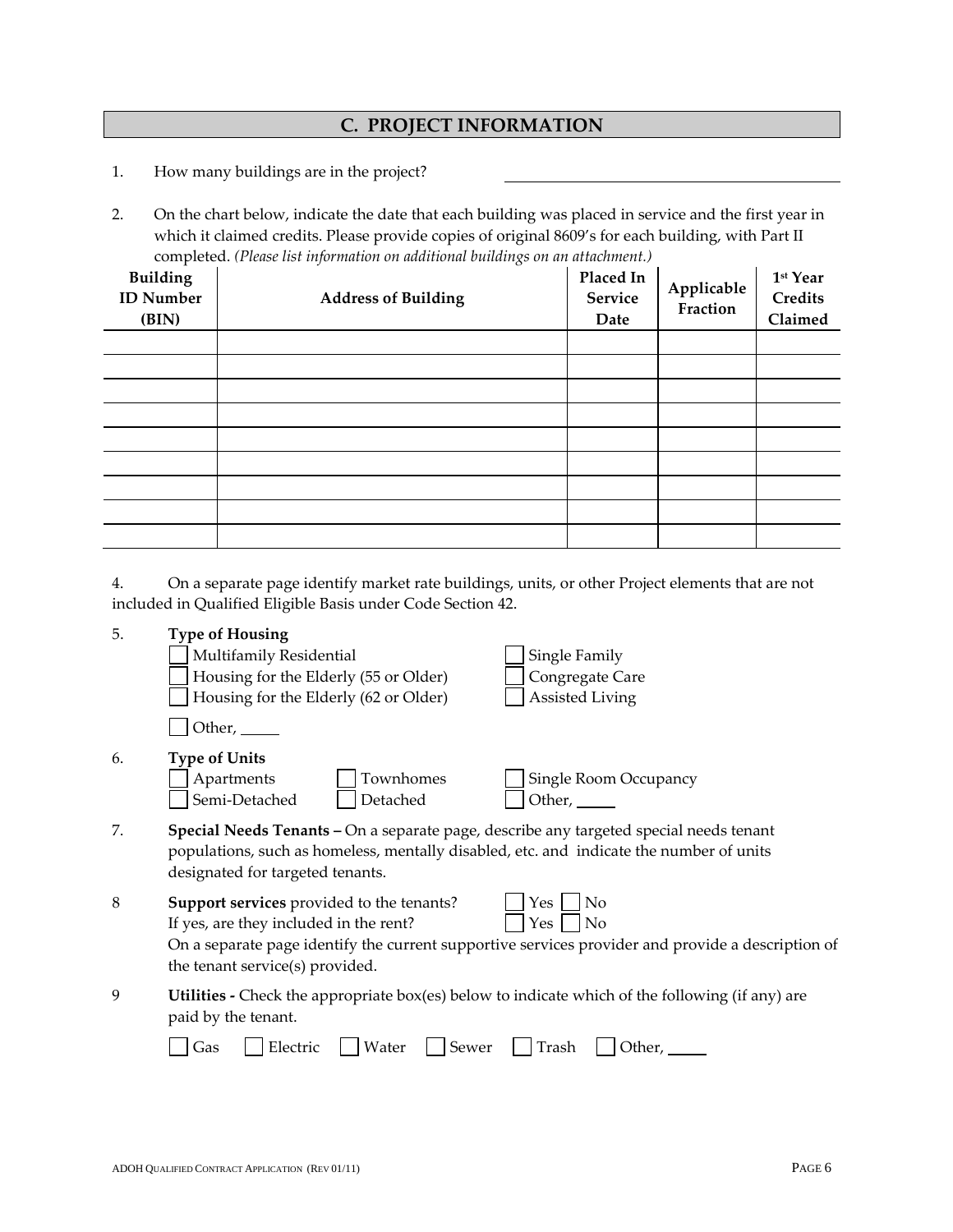#### **D. DOCUMENTS AND SUPPORTING MATERIALS**

The Department will not deem the Step 1 submittal complete until all of the following documents and supporting materials have been provided to ADOH. The documents and materials should be submitted in an appropriately sized and tabbed three-ring or similar binder as follows:

| Tab | Description                                                                                            |  |  |  |
|-----|--------------------------------------------------------------------------------------------------------|--|--|--|
| 1.  | Partnership Agreement – A copy of the effective Limited Partnership Agreement, LLC Operating           |  |  |  |
|     | Agreement or other similar agreement that describes the duties and obligations of the constituent      |  |  |  |
|     | members of the ownership entity.                                                                       |  |  |  |
| 2.  | Loan Documents for All Secured Debt - Loan documents for all debt currently secured by the             |  |  |  |
|     | project and lender estoppel letters indicating that each loan is in good standing, the outstanding     |  |  |  |
|     | loan amount and that the owner is not in default.                                                      |  |  |  |
| 3.  | <b>CPA Opinion</b> - An opinion of a Certified Public Accountant that the calculation of the Qualified |  |  |  |
|     | Contract Price (except for the calculation of the fair market value of the non-low income portion of   |  |  |  |
|     | the project) is true and correct and supported by the records of the applicant.                        |  |  |  |
| 4.  | Equity Contributions and Distributions - Copies of any correspondence memorializing                    |  |  |  |
|     | contributions and distributions to the constituent participants in the ownership entity.               |  |  |  |
| 5.  | Narratives and other supporting documents required by application                                      |  |  |  |
|     | a. Identify all constituent entities of the ownership entity not identified in $(B)(2)$ .              |  |  |  |
|     | b. Identify the current supportive services provider and provide a description of the tenant           |  |  |  |
|     | service(s) provided                                                                                    |  |  |  |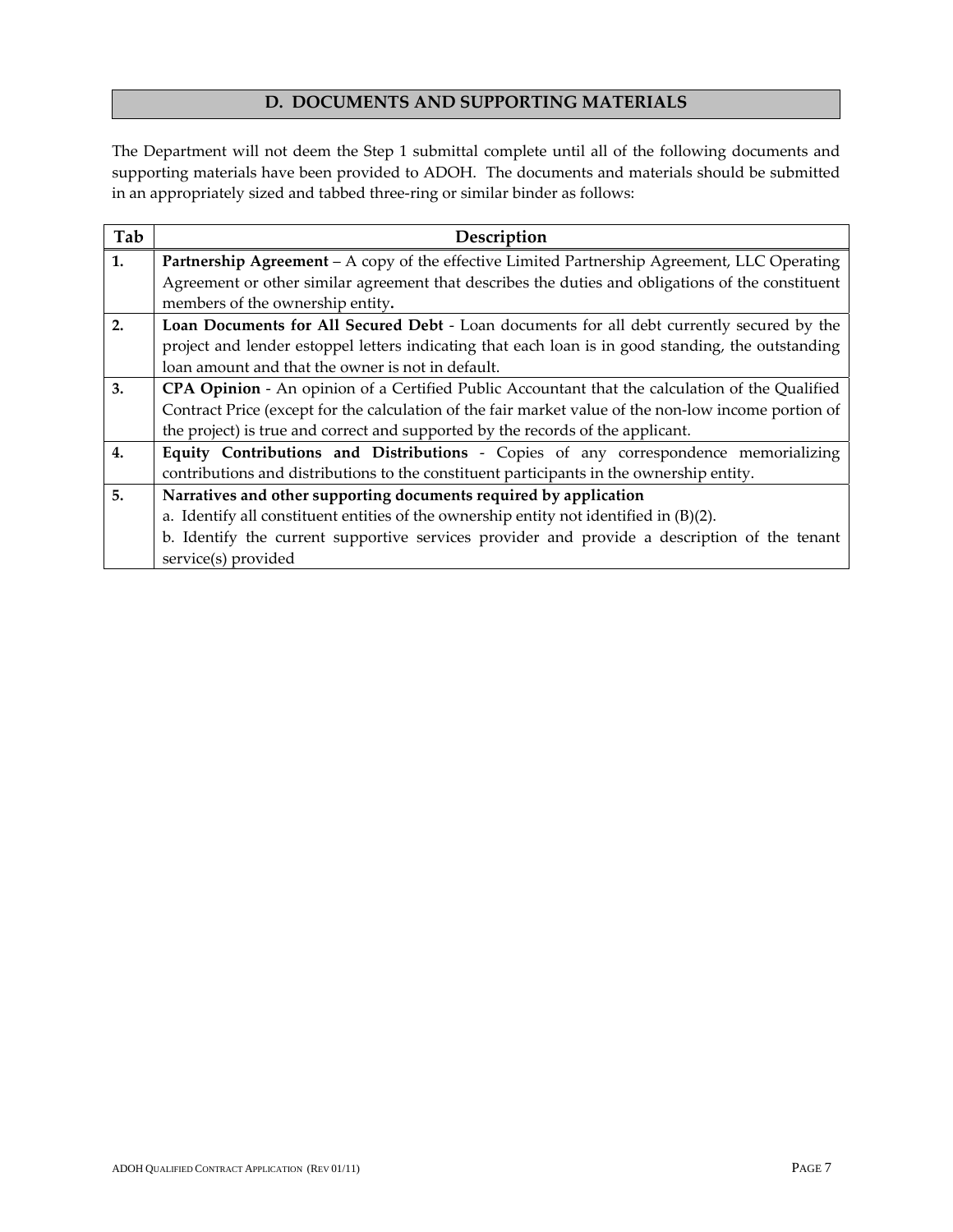# **E. ATTACHMENTS AND ENCLOSURES**

The Department will not deem the Step 2 submittal complete until all of the following documents and supporting materials have been provided to ADOH. The documents and materials should be submitted in an appropriately sized and tabbed three‐ring or similar binder as follows:

| Tab | Description                                                                                          |  |  |
|-----|------------------------------------------------------------------------------------------------------|--|--|
| 1.  | Annual Audited Financial Statements - Annual audited financial statements for all years of           |  |  |
|     | operation since the commencement of the compliance period.                                           |  |  |
| 2.  | Annual Partnership Tax Returns - Annual partnership tax returns for all years of operation since     |  |  |
|     | the start of the LIHTC compliance period.                                                            |  |  |
| 3.  | Summary of Operating Costs - Reports, certified as true and correct by a Certified Public            |  |  |
|     | Accountant of the operating costs for the project over the past 36 months in sufficient detail to    |  |  |
|     | fairly apprise a potential purchaser of the reasonable costs of operating the project.               |  |  |
| 4.  | Rent Roll - The current rent roll.                                                                   |  |  |
| 5.  | Description of Site Amenities and Unit Amenities - A thorough narrative description of the           |  |  |
|     | project, including all unit and site amenities, suitable for familiarizing prospective purchasers    |  |  |
|     | with the project.                                                                                    |  |  |
| 6.  | Description of All Use Restrictions - Copies of all currently effective declarations, covenants,     |  |  |
|     | conditions or other use restrictions including restrictions of tenant income, allowable rents,       |  |  |
|     | physical conditions, if any, applicable to the project.                                              |  |  |
| 7.  | Capital Needs Assessment (CNA) - A current (performed or updated within 6 months prior to            |  |  |
|     | submission of the APPLICATION) Capital Need Assessment (CNA) prepared in accordance with             |  |  |
|     | ADOH's CNA Guidelines.                                                                               |  |  |
| 8.  | Environmental Review - Phase I environmental and, if necessary, Phase II assessment.                 |  |  |
| 9.  | Local Code Compliance - A current (dated within 30 days of date of the application) letter from      |  |  |
|     | the municipality with jurisdiction over the project demonstrating that the project complies with all |  |  |
|     | applicable zoning, building and safety codes and local ordinances.                                   |  |  |
| 10. | Photographs - Detailed set of color, digital photographs of the project (on CD or DVD), including    |  |  |
|     | the interior and exterior of representative apartment units and buildings, the main project          |  |  |
|     | entrance, and the project grounds. Photographs must have been taken within 6 months prior to         |  |  |
|     | submission of this Application.                                                                      |  |  |
| 11. | Step 2 Certification - Certification by the ownership entity that either: 1) none of the information |  |  |
|     | submitted to ADOH for Step 1 has materially changed; or 2) documents evidencing any such             |  |  |
|     | change have been appropriately identified and included in the Step 2 submittal.                      |  |  |
| 12. | Explanation of Changes - documents and materials explaining any material changes since the           |  |  |
|     | time applicant submitted the Step 1 materials.                                                       |  |  |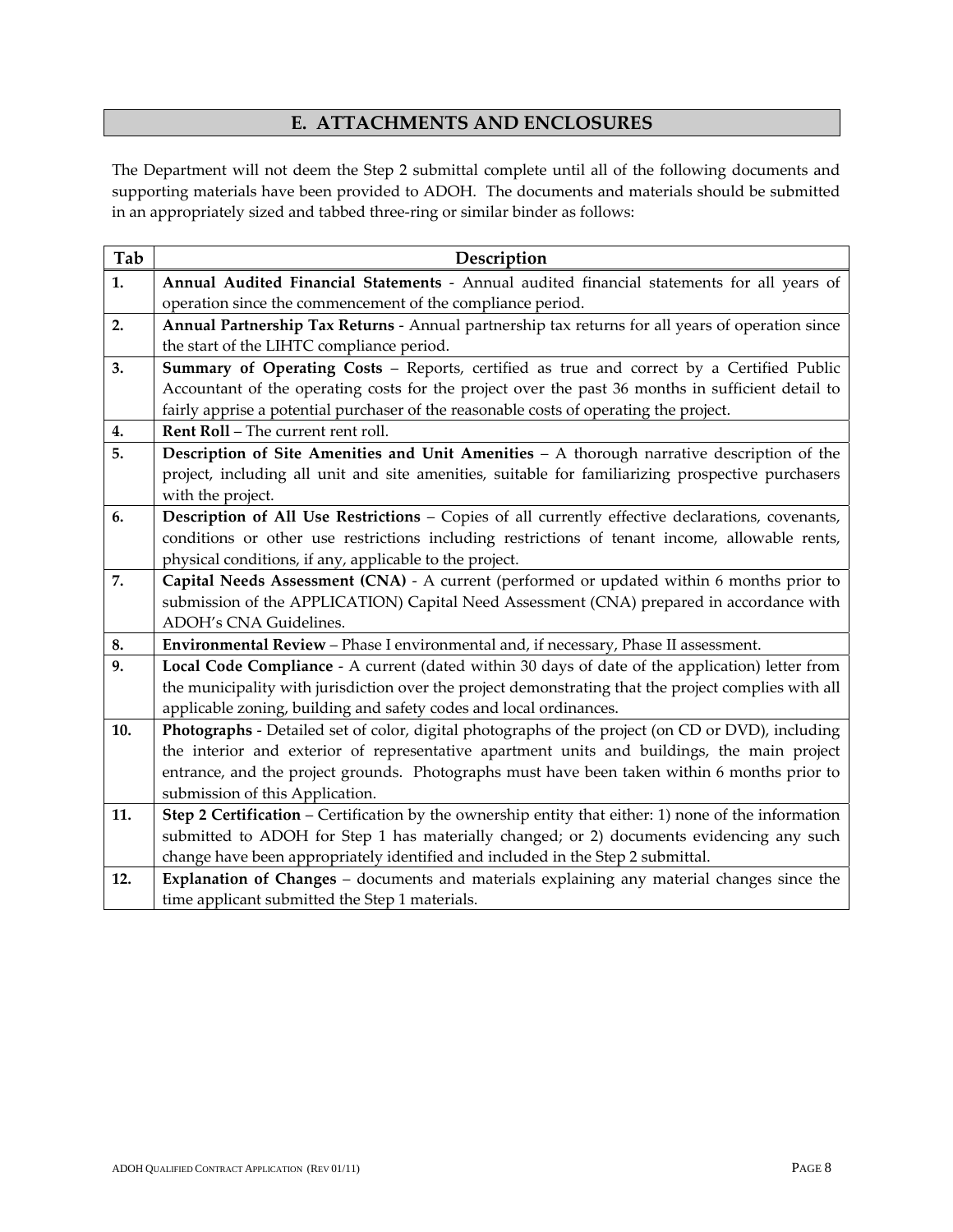#### **F. OWNER'S WARRANTIES AND REPRESENTATIONS**

The applicant warrants, represents, that:

1. It is the duly authorized representative of the Owner and is fully empowered to enter into any subsequent commitments or agreements on behalf of the Owner to execute a Qualified Contract for the subject project;

2. The Tax Credit project that is the subject of this application is in the 14th year of the Compliance Period or later, and that the no I.R.S. forms 8823 issued by ADOH for the property remain uncorrected during any cure periods in accordance with Section 42 of the Code and the relevant Treasury Regulations;

3. It has conducted its own investigation and due diligence with respect to the Calculation of the Qualified Contract Price and the Qualified Contract procedure set forth in Section 42(h)(6)(F) of the Internal Revenue Code; and,

4. The application is truthful, accurate, and complete and contains no material misstatements or misleading information.

Applicant further acknowledges, consents and agrees as follows:

1. The applicant agrees for itself and on behalf of the ownership entity and all of its constituent partners, limited partners, special limited partners, members, special members, to indemnify and hold ADOH, its officers, employees and the State of Arizona harmless against all losses, costs, damages, and liabilities of any nature directly or indirectly resulting from, arising out of, or relating to ADOH's acceptance, consideration, approval, or disapproval of this Application;

2. The applicant is solely responsible for documents and information provided to ADOH with this application, including the Calculation of Qualified Contract Price form and the Worksheets thereto, and any other documents or project information that it may provide to ADOH and/or share with prospective purchasers at a later time;

3. The applicant agrees that the information, attachments and exhibits contained in this Application may be shared with prospective purchasers, real estate brokers and agents of ADOH and summary data may be posted on ADOH's website or on websites used by agents contracted by ADOH to process the Qualified Contract and market the property;

4. Upon notice by ADOH that Step 2 is complete, the applicant agrees to cooperate with ADOH and its agents with respect to ADOH's efforts to present a Qualified Contract for the purchase of this project and understands that failure to cooperate with ADOH's efforts will toll the one year time period for ADOH to present a "Qualified Contract." In this regard, the applicant agrees that prior to the presentation of a Qualified Contract, the applicant may need to share project "due diligence" with ADOH or its agents to review the Qualified Contract Price calculation, to market the project, and work with prospective purchasers. Such due diligence includes but is not limited to providing rent rolls, project tax returns, income certifications and other Section 42 compliance records, records with respect to repair and maintenance of the project, operating expenses and debt service. The applicant also agrees to share with ADOH (or its agents), at its request, documents and other information that were used to prepare the Calculation of Qualified Contract Price, including the part G Worksheets attached to this Application. Applicant also agrees to allow ADOH, its agents, and prospective purchasers, upon reasonable prior written notice, to visit and inspect the project, including representative apartment units.

5. If ADOH finds a prospective purchaser willing to present an offer to purchase the project for an amount equal to or greater than the "Qualified Contract" price, applicant agrees to enter into a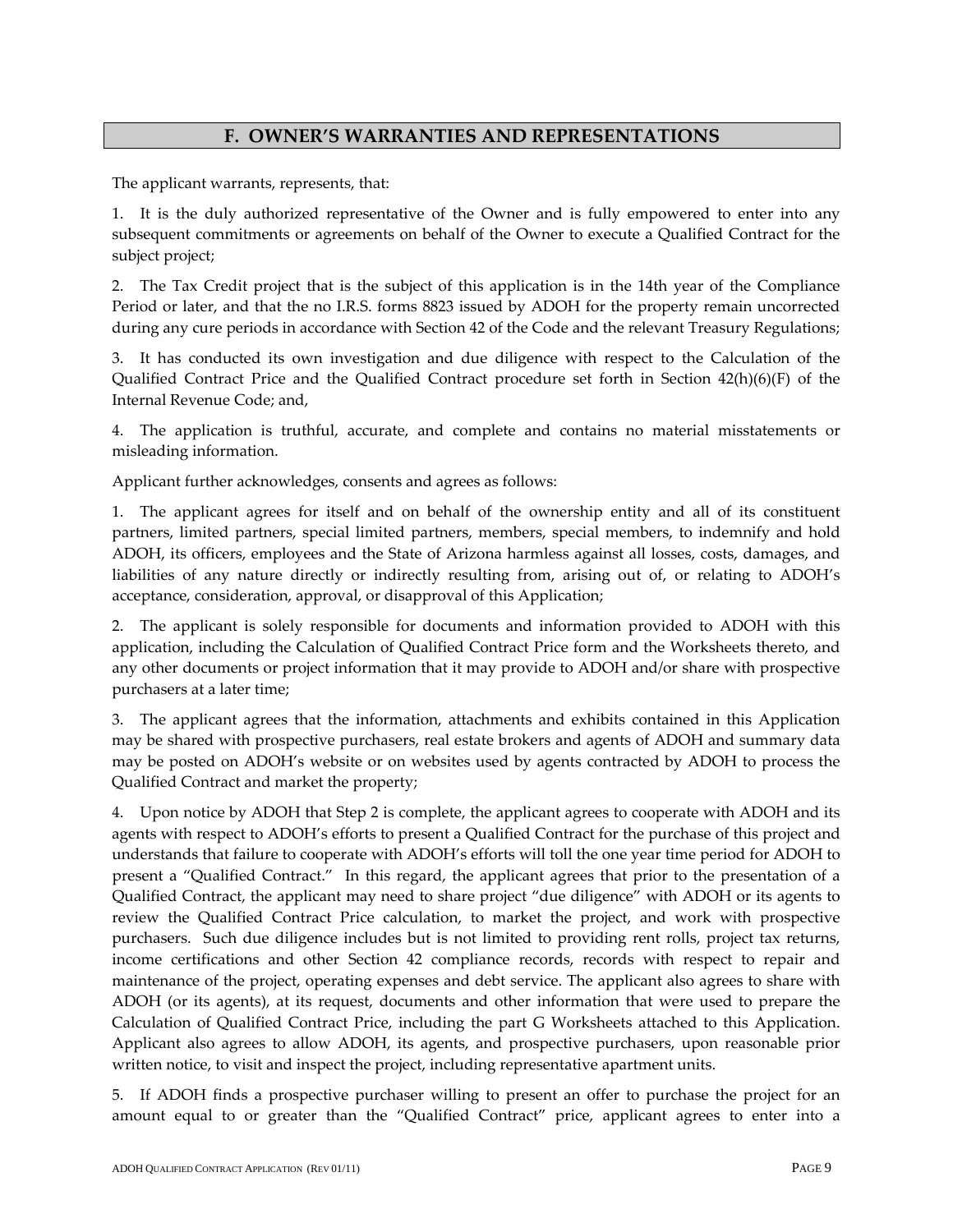commercially reasonable form of earnest money agreement or other contract of sale for the project which will allow prospective purchaser a reasonable period of time to undertake additional, customary due diligence prior to closing the purchase. Applicant further understands that if it fails to enter into a commercially reasonable form of earnest money agreement or other ADOH present a Qualified Contract for the purchase of the project and the project will remain subject to the requirements of the Extended Use Agreement for the full extended use period described in the LURA.

6. The applicant agrees that any material omission or misrepresentation of fact shall be grounds for rejection of the Application.

7. The applicant acknowledges that the failure to provide any document, material, or other information requested in this application, regardless of whether any such item remains available or under the control of the applicant, may be grounds for refusal to proceed with the Qualified Contract by ADOH.

8. The applicant agrees that the following information with respect to the project will be available in our principal place of business for inspection by interested purchasers during normal business hours:

- a. Annual budgets for the last two years and current fiscal year;
- b. Annual summaries of operating expenses for the last two years; updated quarterly for the current fiscal year;
- c. Copies of loan documents including promissory notes, deeds or trust or mortgages for all loans encumbering the property;
- d. Copies of all insurance policies;
- e. Current rent roll and all rent roll(s) prepared during the previous twelve (12) months;
- f. Service contracts for any services including but not limited to social services for the tenants, utilities, trash collection, extermination, appliance or HVAC servicing, laundry, etc; and,
- g. Current utility allowance calculations as appropriate.

9. Neither ADOH nor any of its employees have made any independent investigation or review of the accuracy, truthfulness or completeness of the application.

IN WITNESS WHEREOF, the applicant has caused this document to be duly executed in its name on this  $\frac{day}{y}$  day of  $\frac{dy}{dx}$ 

Owner: \_\_\_\_\_\_\_\_\_\_\_\_\_\_\_\_\_\_\_\_\_\_\_\_\_\_\_\_\_\_\_\_\_\_\_\_\_\_\_\_ , a(n) *\_\_\_\_\_\_\_\_\_\_\_\_\_\_\_\_\_\_\_ (state)* 

*\_\_\_\_\_\_\_\_\_\_\_\_\_\_\_\_\_\_\_\_\_\_\_\_\_\_\_\_(indicate type of entity, e.g. limited partnership, corporation, limited liability*

*company, etc.)*

| Bv                                                             |  |
|----------------------------------------------------------------|--|
| type of affiliation, e.g., general partner or managing member) |  |

\_\_\_\_\_\_\_\_\_\_\_\_\_\_\_\_\_\_\_\_\_\_\_\_\_\_\_\_\_\_\_\_\_\_\_\_\_\_\_\_\_\_\_\_\_\_\_\_\_\_\_\_\_\_\_\_\_\_\_\_\_\_\_\_\_\_\_\_\_

By: \_\_\_\_\_\_\_\_\_\_\_\_\_\_\_\_\_\_\_\_\_\_\_\_\_\_\_\_\_\_\_\_\_\_\_\_\_\_\_\_\_\_\_\_\_\_\_\_\_\_\_\_\_\_\_\_\_\_\_\_\_\_\_\_\_\_\_\_\_

*[sign name and title]*

*[print signatory's name and title]*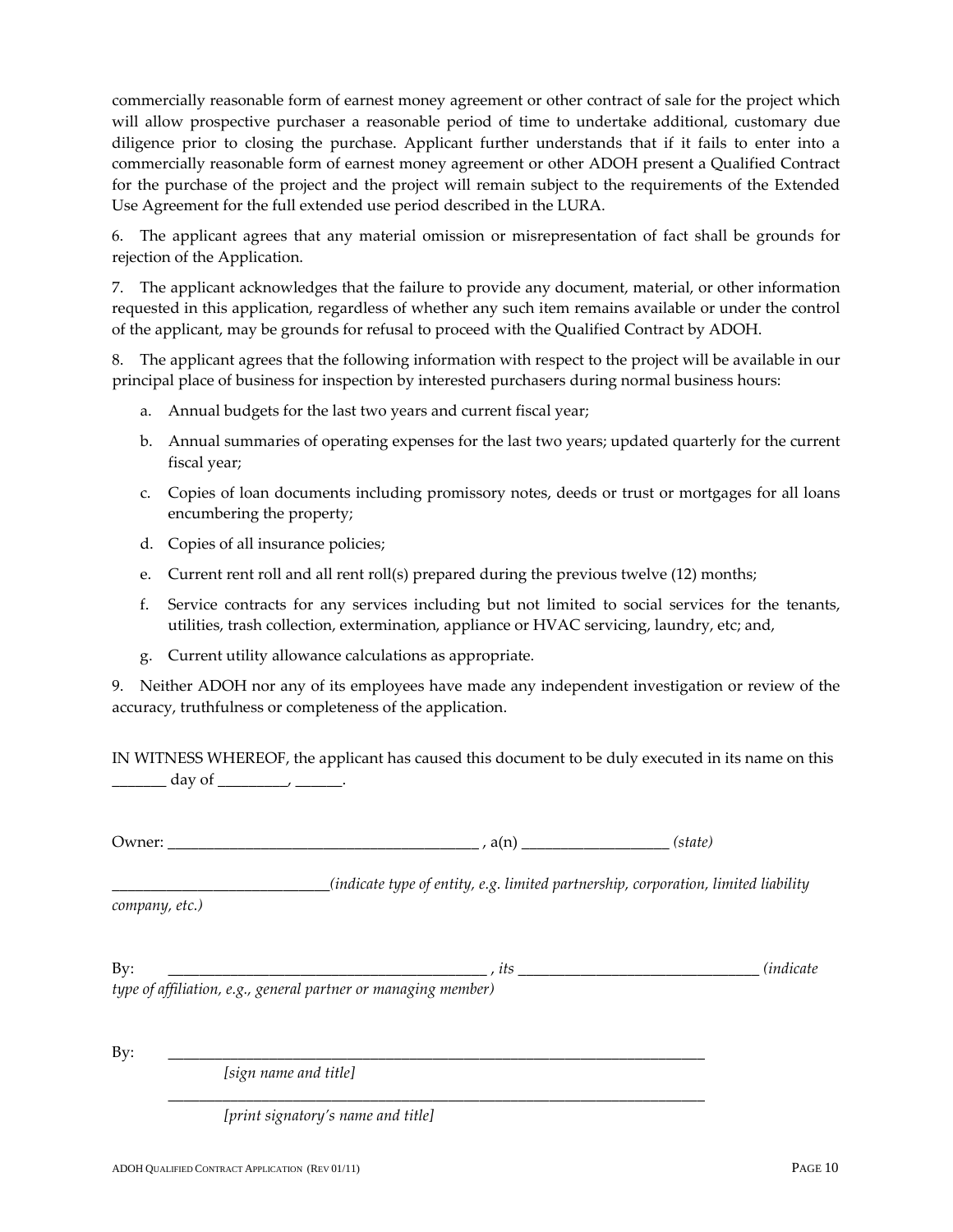# **G. QUALIFIED CONTRACT PRICE WORKSHEETS**

**As of , 20** 

# **SUMMARY OF QUALIFIED CONTRACT PRICE**

| (A) |             | Calculation of low-income portion                                                                                                                                   |               |
|-----|-------------|---------------------------------------------------------------------------------------------------------------------------------------------------------------------|---------------|
|     | (i)<br>(ii) | Outstanding indebtedness secured by or with respect to<br>the building (from Calculation Worksheet 1)<br>Adjusted investor equity (from Calculation<br>Worksheet 2) | \$<br>\$      |
|     | (iii)       | Other capital contributions not reflected in (i) $\&$ (ii)<br>(from Calculation Worksheet 3)                                                                        | \$            |
|     | (iv)        | Total of (i) (ii) and (iii)                                                                                                                                         | \$            |
|     | (v)         | Cash distributions from or available for distribution from<br>the project (from Calculation Worksheet 4)                                                            |               |
|     | (vi)        | Line $(iv)$ – line $(v)$                                                                                                                                            | $\mathbb{S}$  |
|     | (vii)       | Applicable fraction                                                                                                                                                 | $\frac{0}{0}$ |
|     |             | (viii) Low-income portion of the Qualified Contract<br>line (vi) multiplied by line (vii)                                                                           | \$            |
| (B) |             | Fair Market Value of non low-income portion of the building(s)<br>(appraised value) (from Calculation Worksheet 5)                                                  | \$            |
|     |             | Total QCP (add line (viii) and line B)                                                                                                                              | \$            |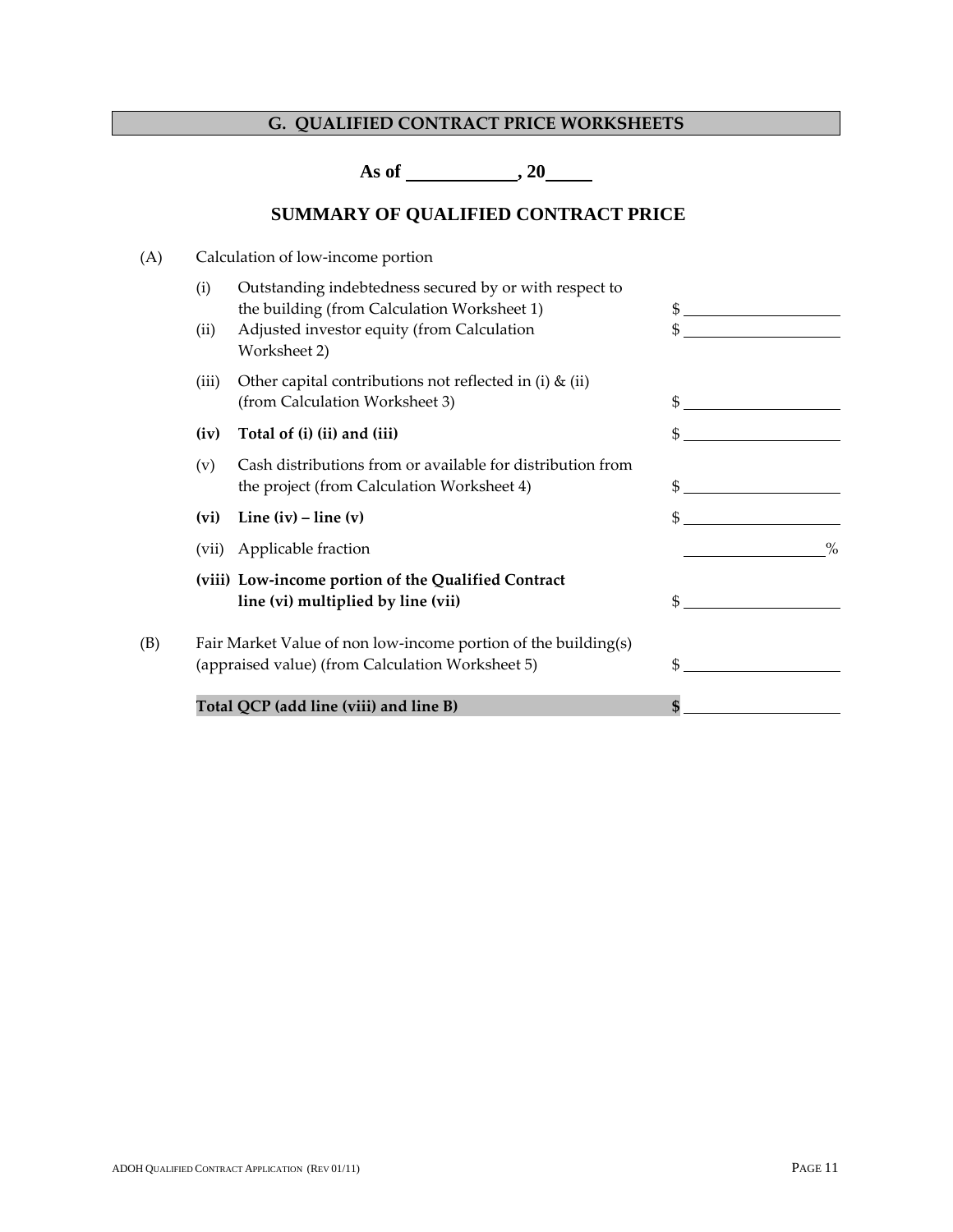#### UNPAID PRINCIPAL BALANCE AND ACCRUED INTEREST

The unpaid principal balance and accrued interest of each loan secured by the project. The total of all loans should be transferred to calculations worksheet summary line (i).

| 1. | First Mortgage Loan:                  |      |          |    |  |  |
|----|---------------------------------------|------|----------|----|--|--|
|    | Lender                                |      |          |    |  |  |
|    | <b>Outstanding Principal Balance:</b> |      |          | \$ |  |  |
|    | <b>Accrued Interest Rate:</b>         | $\%$ |          | \$ |  |  |
|    |                                       |      | Subtotal | \$ |  |  |
| 2. | Second Mortgage Loan:                 |      |          |    |  |  |
|    | Lender                                |      |          |    |  |  |
|    | <b>Outstanding Principal Balance:</b> |      |          | \$ |  |  |
|    | <b>Accrued Interest Rate:</b>         | $\%$ |          | \$ |  |  |
|    |                                       |      | Subtotal | \$ |  |  |
| 3. | Third Mortgage Lender:<br>Lender      |      |          |    |  |  |
|    | <b>Outstanding Principal Balance:</b> |      |          | \$ |  |  |
|    | <b>Accrued Interest Rate:</b>         | $\%$ |          | \$ |  |  |
|    |                                       |      | Subtotal | \$ |  |  |
| 4. | Fourth Mortgage Lender:               |      |          |    |  |  |
|    | Lender                                |      |          |    |  |  |
|    | <b>Outstanding Principal Balance:</b> |      |          | \$ |  |  |
|    | <b>Accrued Interest Rate:</b>         | $\%$ |          | \$ |  |  |
|    |                                       |      | Subtotal | \$ |  |  |

Total all subtotals and enter on Summary of Qualified Contract Price at Line (i).

Please attach amortization schedule from lender for each loan(s) identified.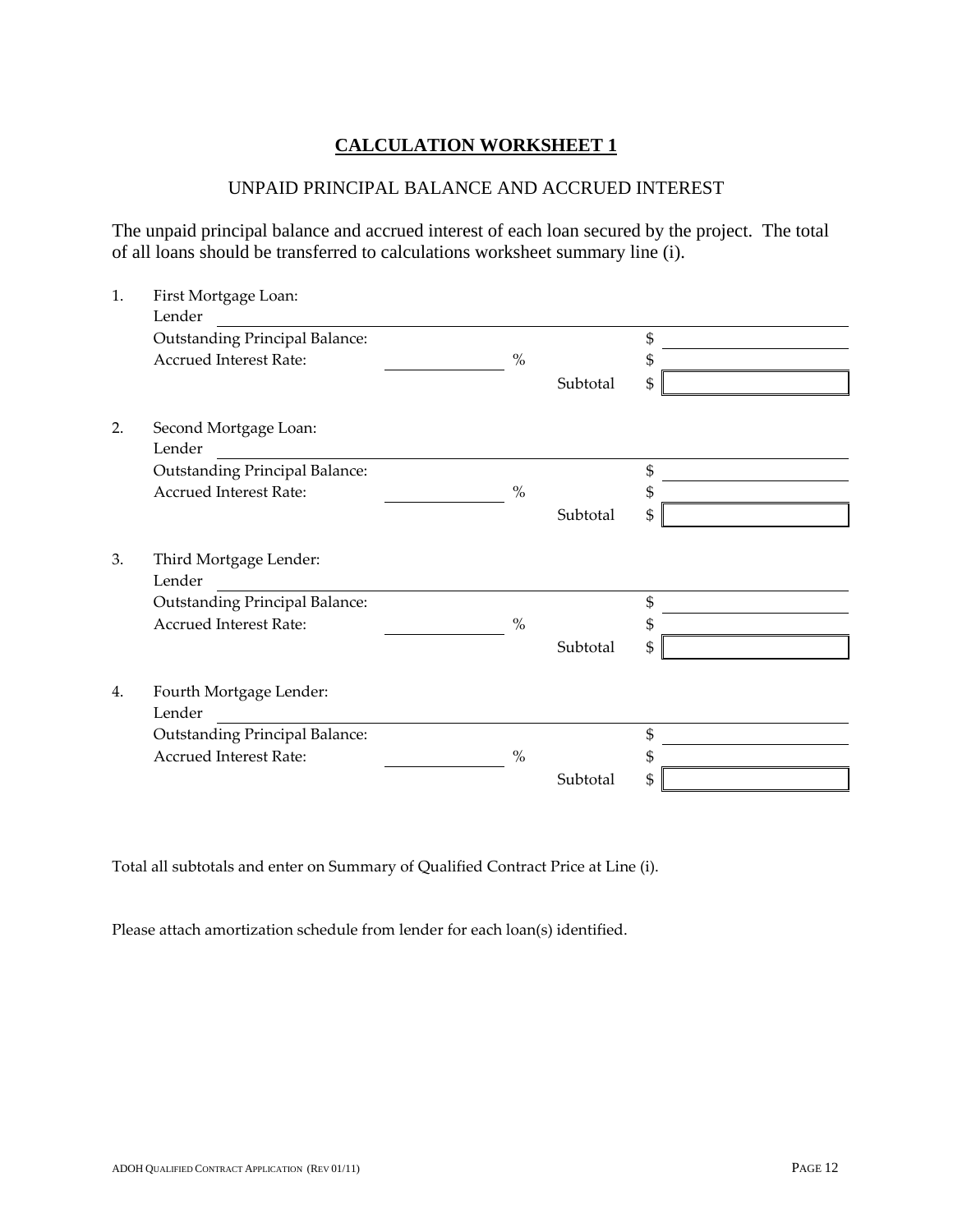Adjusted Investor Equity

The Qualified Contract Price includes the sum of the "Adjusted Investor Equity" with respect to the project. "Adjusted Investor Equity" is defined in Section 42(h)(6)(G) of the Internal Revenue Code as "with respect to any calendar year, the aggregate amount of cash that taxpayers invested with respect to the project, increased by the amount equal to – (I) such amount, multiplied by (II) the cost-of-living adjustment for such calendar year, determined under I.R.C. §1(f)(3) by substituting the base calendar year for 'calendar year 1987'. An amount shall be taken into account as an investment in the project only to the extent there was an obligation to invest such amount as of the beginning of the credit period and to the extent such amount is reflected in the adjusted basis of the project".

Not all capital contributions with respect to the project qualify as "Adjusted Investor Equity." Specifically, cash invested in the project should be included in this Worksheet B only if each of the following is true:

(i) The cash is contributed as a capital contribution and not as a loan or advance;

(ii) The amount is reflected in the adjusted basis of the project (until there is further guidance from the Internal Revenue Service, the Department will interpret this to mean cash contributions used to directly fund adjusted basis and cash contributions used to pay off a construction or bridge loan, the proceeds of which directly funded adjusted basis); and

(iii) There was an obligation to invest the amount as of the beginning of the credit period (until there is further guidance from the Internal Revenue Service, the Administration will interpret this to include cash actually invested before the beginning of the credit period and cash invested after the beginning of the credit period for which there was an obligation to invest at the beginning of the credit period).

With respect to Calculation Worksheet 2, subsection (i) for each calendar year requires you to set forth the identity of the investor. Typically, this will be the tax credit investor (i.e., the investor limited partner); however, it may include a general partner if the cash investment by a general partner otherwise satisfies the requirements set forth above.

Calculation Worksheet 2, subsection (ii) requires you to set forth the amount of qualifying cash equity that was invested in the project for that calendar year. This amount should include only cash that was actually contributed to the project that year; it should not include amounts for which there was a mere obligation to invest.

Calculation Worksheet 2, subsection (iii) sets forth the cost‐of‐living adjustment for each calendar year. Investment amounts qualifying as investor equity are entitled to a cost-of-living adjustment. The Administration has calculated the applicable cost‐of‐living adjustment for each year based on the Consumer Price Index – All Urban Consumers ("CPI") available through the U.S. Department of Labor, Bureau of Labor Statistics. Pursuant to I.R.C.  $\S 1(f)(4)$  and  $42(h)(6)(G)(ii)$  of the Internal Revenue Code, the CPI adjustment is calculated for each twelve-month period ending August 31st. Use the annual CPI adjustment for the period ending August 31, 2009.

After calculating the investment amount and cost-of-living adjustment, if any, for each year, enter this total to Summary of Qualified Contract Price, Section (A) line (ii).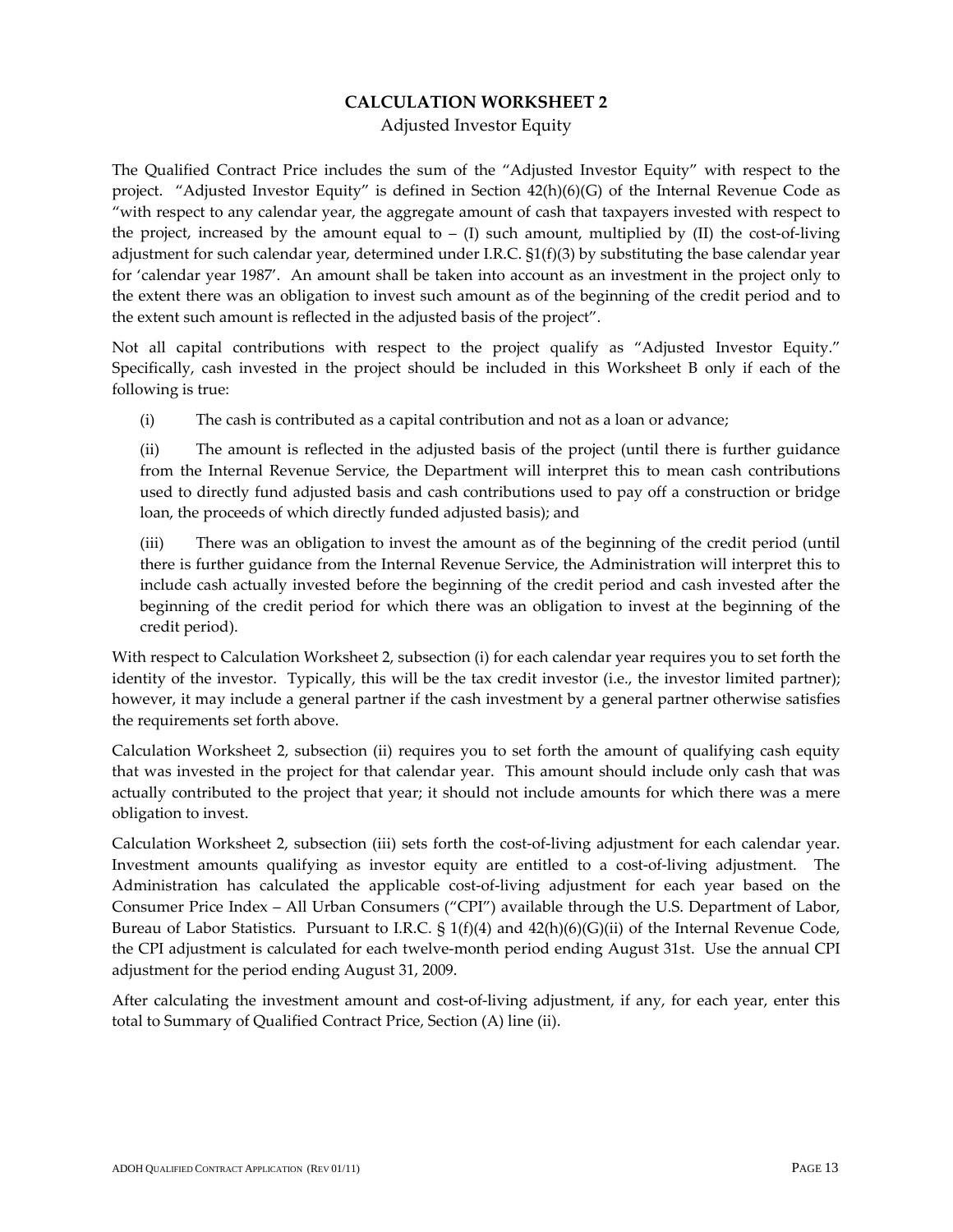# **CALCULATION WORKSHEET 2 – Page 2**

| 1. | 1990 Adjusted Investor Equity    |          |                     |
|----|----------------------------------|----------|---------------------|
|    | (i) Investor                     |          |                     |
|    | (ii) Investment Amount           |          | \$                  |
|    | (iii) Cost of Living adjustment: |          | $\boldsymbol{\chi}$ |
|    |                                  | Subtotal | \$                  |
| 2. | 1991 Adjusted Investor Equity    |          |                     |
|    | (i) Investor                     |          |                     |
|    | (ii) Investment Amount           |          | \$                  |
|    | (iii) Cost of Living adjustment: |          | $\chi$              |
|    |                                  | Subtotal | \$                  |
| 3. | 1992 Adjusted Investor Equity    |          |                     |
|    | (i) Investor                     |          |                     |
|    | (ii) Investment Amount           |          | \$                  |
|    | (iii) Cost of Living adjustment: |          | $\chi$              |
|    |                                  | Subtotal | \$                  |
| 4. | 1993 Adjusted Investor Equity    |          |                     |
|    | (i) Investor                     |          |                     |
|    | (ii) Investment Amount           |          | \$                  |
|    | (iii) Cost of Living adjustment: |          | X                   |
|    |                                  | Subtotal | \$                  |
| 5. | 1994 Adjusted Investor Equity    |          |                     |
|    | (i) Investor                     |          |                     |
|    | (ii) Investment Amount           |          | \$                  |
|    | (iii) Cost of Living adjustment: |          | $\chi$              |
|    |                                  | Subtotal | \$                  |
| 6. | 1995 Adjusted Investor Equity    |          |                     |
|    | (i) Investor                     |          |                     |
|    | (ii) Investment Amount           |          | \$                  |
|    | (iii) Cost of Living adjustment: |          | $\chi$              |
|    |                                  | Subtotal | \$                  |
| 7. | 1996 Adjusted Investor Equity    |          |                     |
|    | (i) Investor                     |          |                     |
|    | (ii) Investment Amount           |          | \$                  |
|    | (iii) Cost of Living adjustment: |          | $\chi$              |
|    |                                  | Subtotal | \$                  |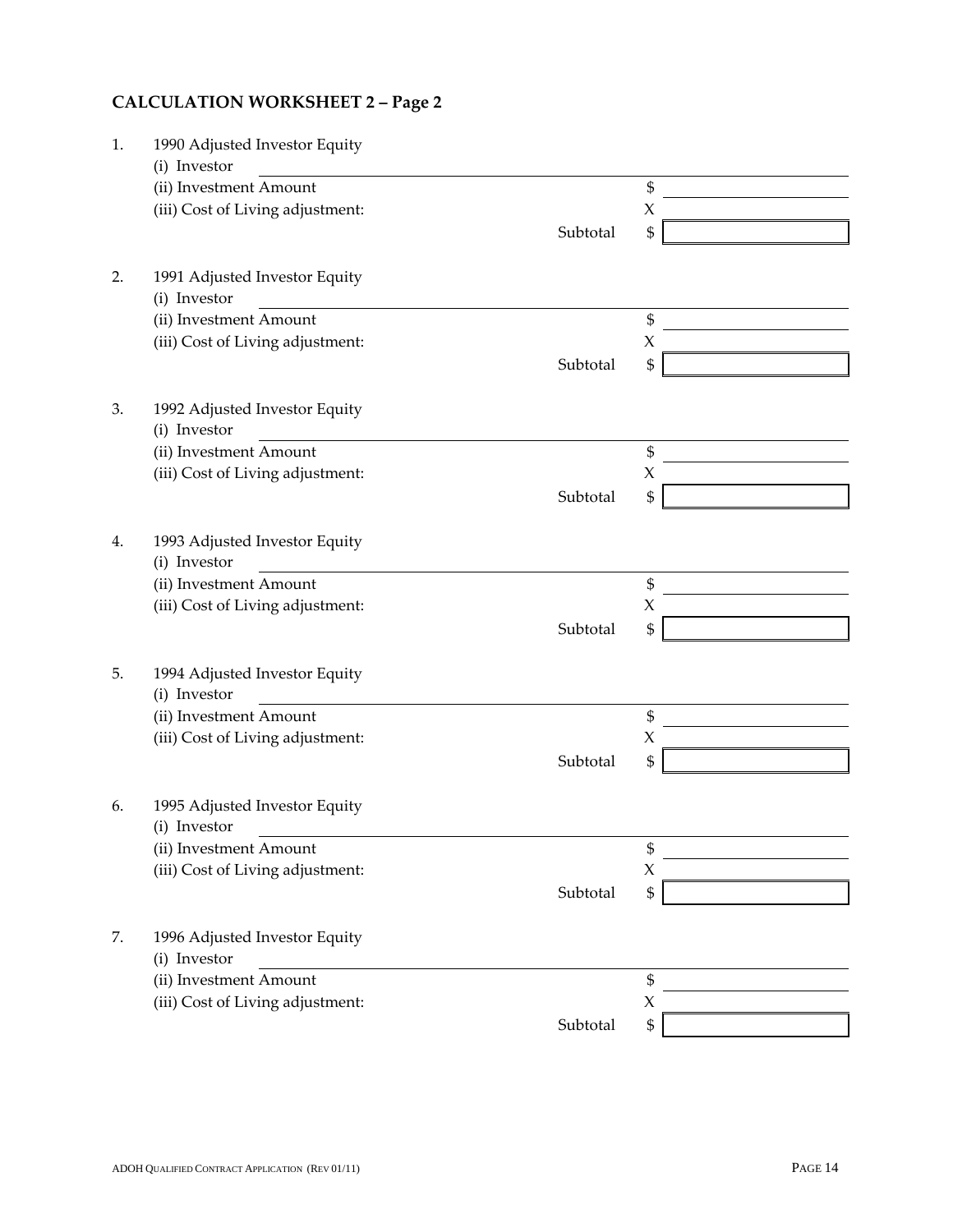| 8.  | 1997 Adjusted Investor Equity    |          |                     |
|-----|----------------------------------|----------|---------------------|
|     | (i) Investor                     |          |                     |
|     | (ii) Investment Amount           |          | \$                  |
|     | (iii) Cost of Living adjustment: |          | $\boldsymbol{\chi}$ |
|     |                                  | Subtotal | \$                  |
|     |                                  |          |                     |
| 9.  | 1998 Adjusted Investor Equity    |          |                     |
|     | (i) Investor                     |          |                     |
|     | (ii) Investment Amount           |          | \$                  |
|     | (iii) Cost of Living adjustment: |          | $\boldsymbol{\chi}$ |
|     |                                  | Subtotal | \$                  |
|     |                                  |          |                     |
| 10. | 1999 Adjusted Investor Equity    |          |                     |
|     | (i) Investor                     |          |                     |
|     | (ii) Investment Amount           |          | \$                  |
|     | (iii) Cost of Living adjustment: |          | $\boldsymbol{\chi}$ |
|     |                                  | Subtotal | \$                  |
|     |                                  |          |                     |
| 11. | 2000 Adjusted Investor Equity    |          |                     |
|     | (i) Investor                     |          |                     |
|     | (ii) Investment Amount           |          | \$                  |
|     | (iii) Cost of Living adjustment: |          | $\chi$              |
|     |                                  | Subtotal | $\mathfrak{S}$      |
|     |                                  |          |                     |
| 12. | 2001 Adjusted Investor Equity    |          |                     |
|     | (i) Investor                     |          |                     |
|     | (ii) Investment Amount           |          | \$                  |
|     | (iii) Cost of Living adjustment: |          | $\boldsymbol{\chi}$ |
|     |                                  | Subtotal | \$                  |
|     |                                  |          |                     |
| 13. | 2002 Adjusted Investor Equity    |          |                     |
|     | (i) Investor                     |          |                     |
|     | (ii) Investment Amount           |          | \$                  |
|     | (iii) Cost of Living adjustment: |          | X                   |
|     |                                  | Subtotal | \$                  |
|     |                                  |          |                     |
| 14. | 2003 Adjusted Investor Equity    |          |                     |
|     | (i) Investor                     |          |                     |
|     | (ii) Investment Amount           |          | \$                  |
|     | (iii) Cost of Living adjustment: |          | X                   |
|     |                                  | Subtotal | \$                  |
|     |                                  |          |                     |
| 15. | 2004 Adjusted Investor Equity    |          |                     |
|     | (i) Investor                     |          |                     |
|     | (ii) Investment Amount           |          | \$                  |
|     | (iii) Cost of Living adjustment: |          | $\mathsf X$         |
|     |                                  | Subtotal | \$                  |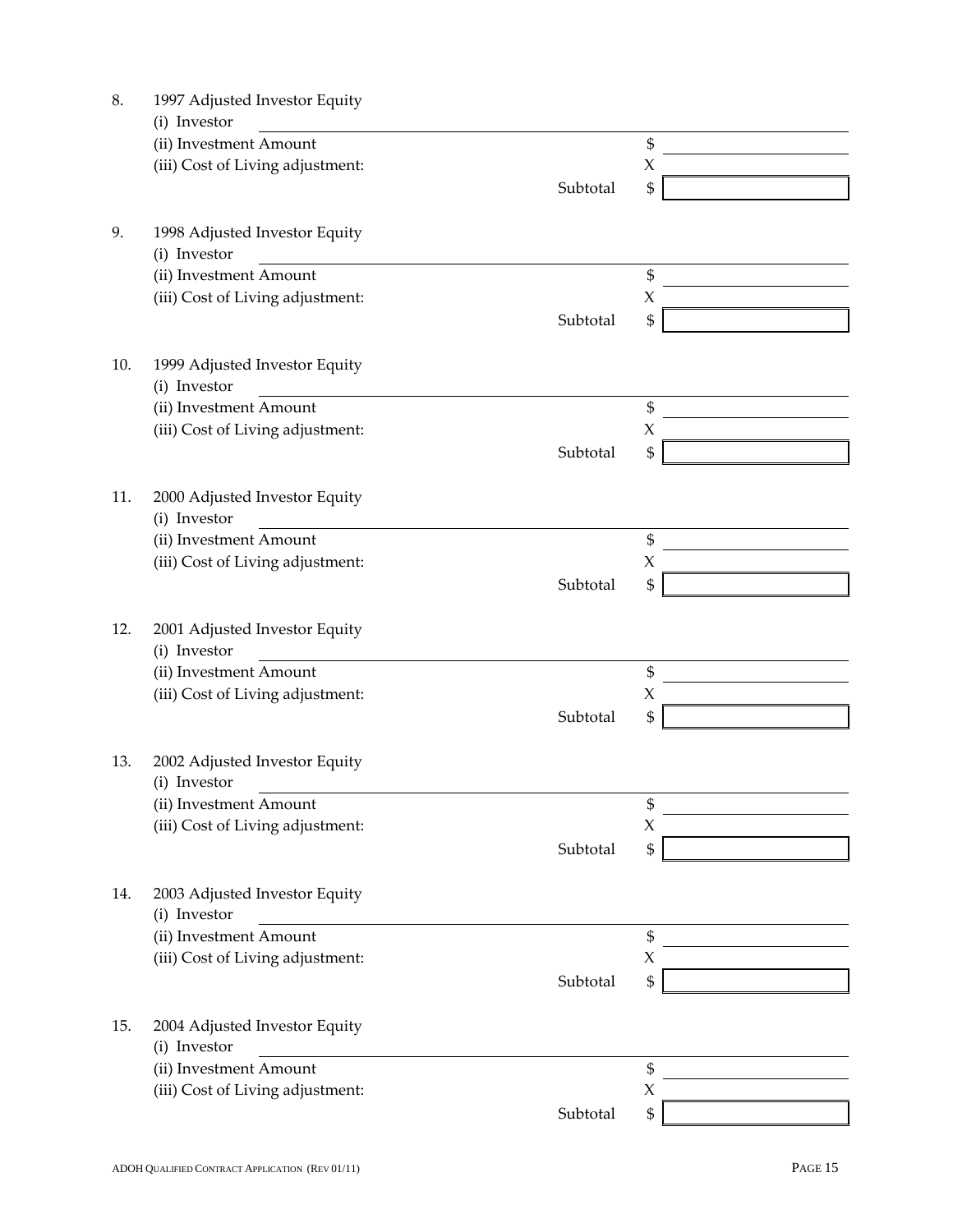| 16. | 2005 Adjusted Investor Equity                 |          |                |
|-----|-----------------------------------------------|----------|----------------|
|     | (i) Investor                                  |          |                |
|     | (ii) Investment Amount                        |          | \$             |
|     | (iii) Cost of Living adjustment:              |          | X              |
|     |                                               | Subtotal | \$             |
|     |                                               |          |                |
| 17. | 2006 Adjusted Investor Equity                 |          |                |
|     | (i) Investor                                  |          |                |
|     | (ii) Investment Amount                        |          | \$             |
|     | (iii) Cost of Living adjustment:              |          | $\chi$         |
|     |                                               | Subtotal | \$             |
|     |                                               |          |                |
| 18. | 2007 Adjusted Investor Equity<br>(i) Investor |          |                |
|     | (ii) Investment Amount                        |          | $\mathfrak{S}$ |
|     | (iii) Cost of Living adjustment:              |          | $\chi$         |
|     |                                               | Subtotal | \$             |
|     |                                               |          |                |
| 19. | 2008 Adjusted Investor Equity                 |          |                |
|     | (i) Investor                                  |          |                |
|     | (ii) Investment Amount                        |          | \$             |
|     | (iii) Cost of Living adjustment:              |          | $\chi$         |
|     |                                               | Subtotal | \$             |
|     |                                               |          |                |
| 20. | 2009 Adjusted Investor Equity                 |          |                |
|     | (i) Investor                                  |          |                |
|     | (ii) Investment Amount                        |          | \$             |
|     | (iii) Cost of Living adjustment:              |          | $\chi$         |
|     |                                               | Subtotal | \$             |
|     |                                               |          |                |
| 21  | 2010 Adjusted Investor Equity                 |          |                |
|     | (i) Investor                                  |          |                |
|     | (ii) Investment Amount                        |          | \$             |
|     | (iii) Cost of Living adjustment:              |          | X              |
|     |                                               | Subtotal | \$             |

**Total all Subtotals and enter on Summary of Qualified Contract, Section B, line (ii).**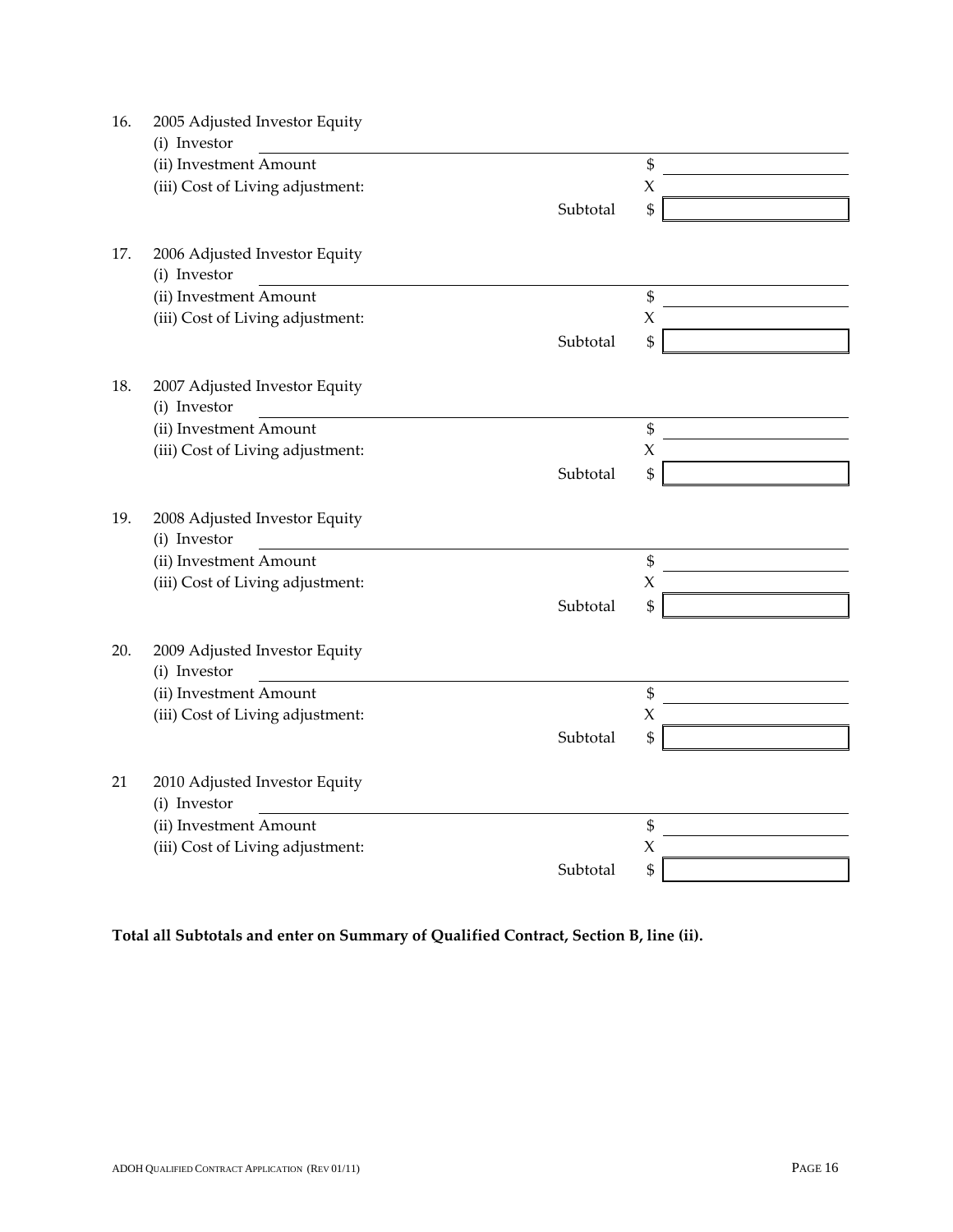#### OTHER CAPITAL CONTRIBUTIONS

The Qualified Contract Price ("QCP") includes the amount of other capital contributions made with respect to the project. For this purpose "other capital contributions may not be limited to cash, and therefore may include "in-kind" contributions such as land (at least until there is contrary guidance from the IRS). However, if non cash contributions are included, you must be able to justify the assigned value to ADOH; if operating deficit loans or advances don't count as capital contributions:

| 1.               | <b>Investment Amount</b> | \$       |
|------------------|--------------------------|----------|
|                  | Name of Investor:<br>(i) |          |
|                  | (ii) Dates of Investment |          |
|                  | (iii) Investment Use     |          |
| $\overline{2}$ . | <b>Investment Amount</b> | \$       |
|                  | Name of Investor:<br>(i) |          |
|                  | (ii) Dates of Investment |          |
|                  | (iii) Investment Use     |          |
| 3.               | <b>Investment Amount</b> | \$       |
|                  | Name of Investor:<br>(i) |          |
|                  | (ii) Dates of Investment |          |
|                  | (iii) Investment Use     |          |
|                  |                          | TOTAL \$ |
|                  |                          |          |

Total all and place on Summary of Qualified Contract Price at Line (iii).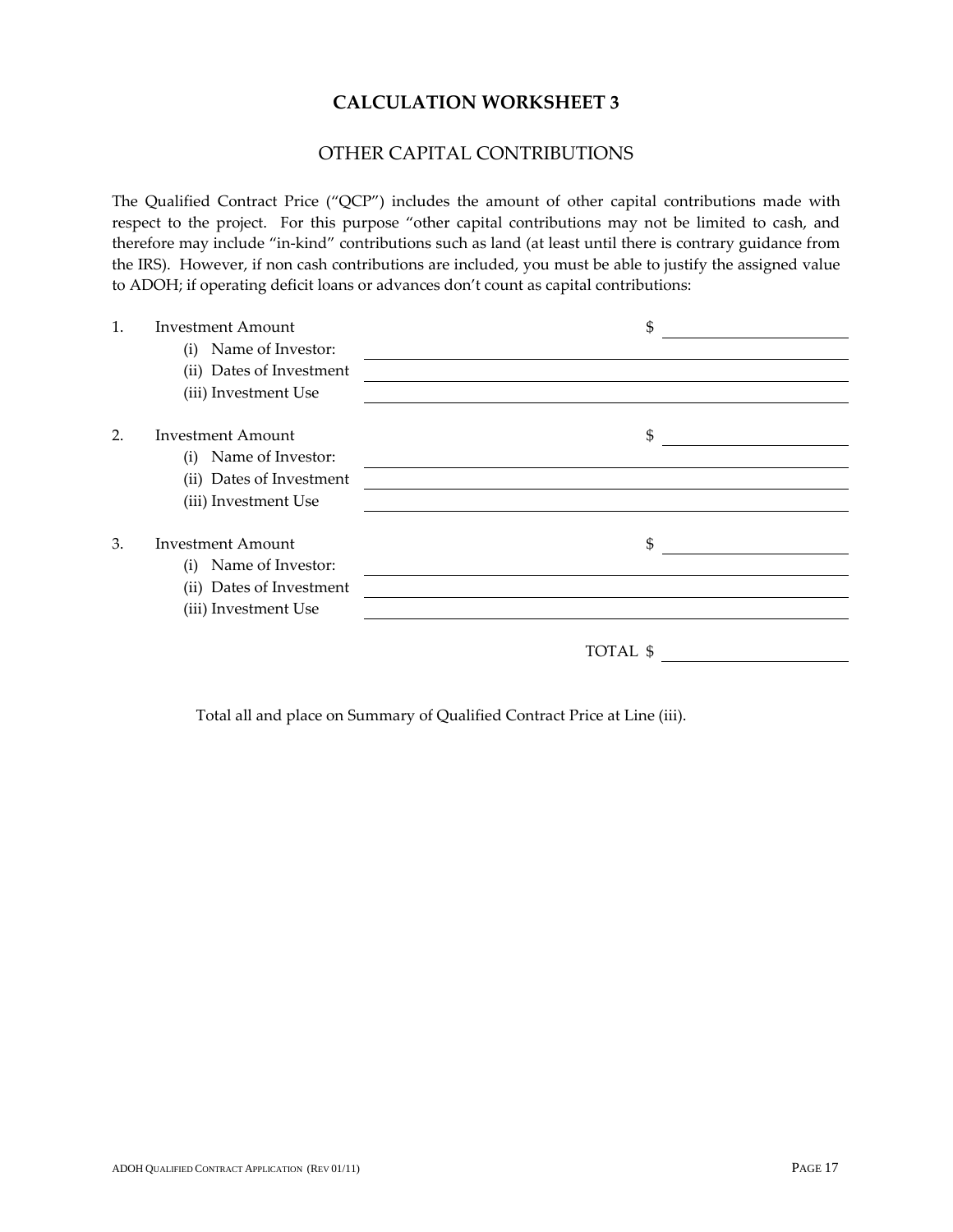# CASH DISTRIBUTIONS FROM OR AVAILABLE FROM THE PROJECT

The QCP is reduced by the total of all cash distributions from, or available from, the project.

| 1. | Cash accounts held by the partnership<br>And cash distributed to the partners over 15 years                                                                     |  |
|----|-----------------------------------------------------------------------------------------------------------------------------------------------------------------|--|
|    | Replacement reserves                                                                                                                                            |  |
| 3. | Fees paid from cash flow to related parties<br>(i.e. incentive management fees over 15 years,<br>asset management over 15 years, or development<br>fees) Maybe? |  |

Cash distributions and fees calculated over the 15 year compliance period. Total to be entered on Summary of Qualified Contract Price at Line (v).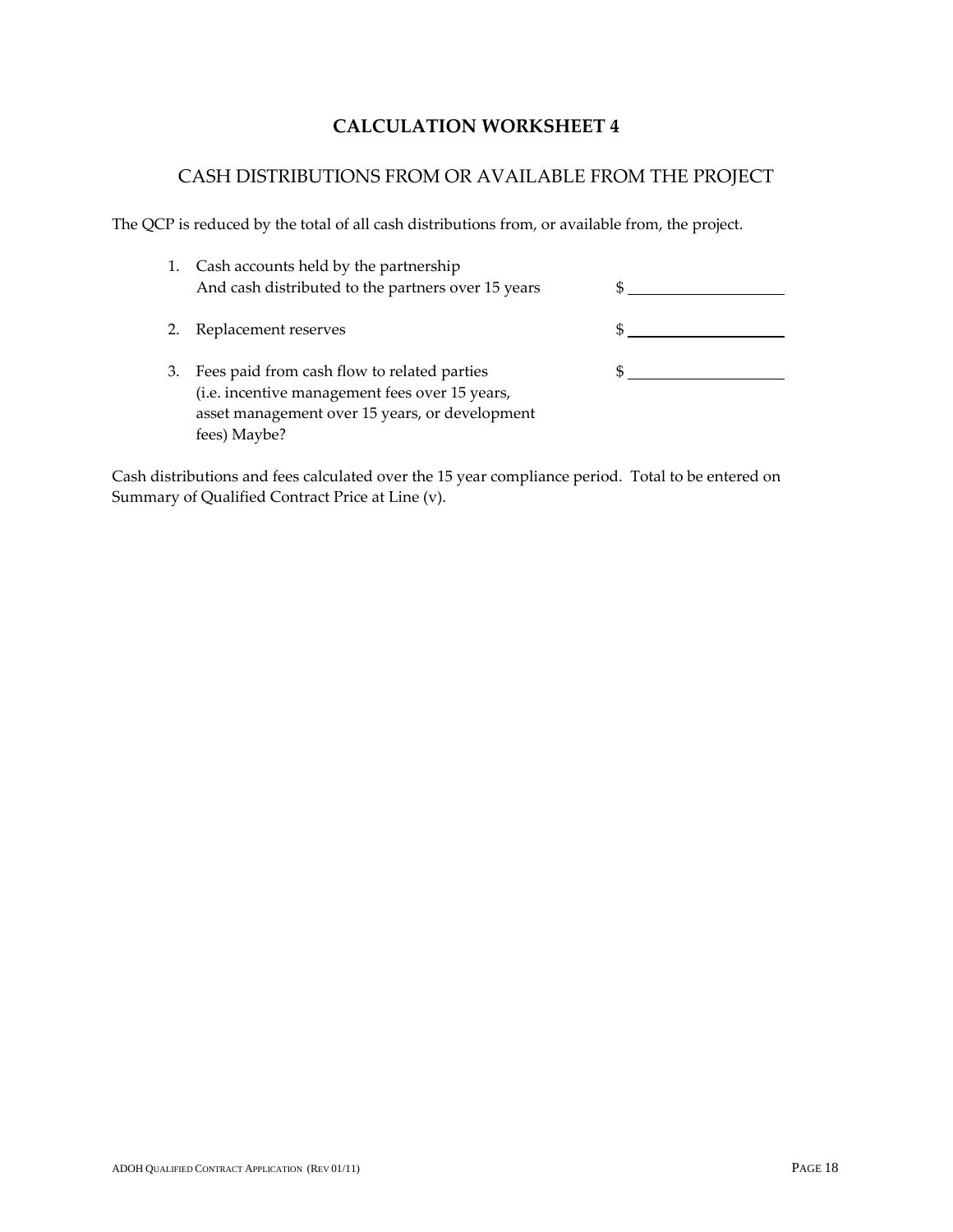### FAIR MARKET VALUE OF NON LOW‐INCOME PORTION OF THE PROJECT

(To be completed by ADOH based on the Appraisal)

The fair market value of the Non Low-Income Portion of the Project is : \$

Total to be entered on the Summary of Qualified Contract Price at Line B.